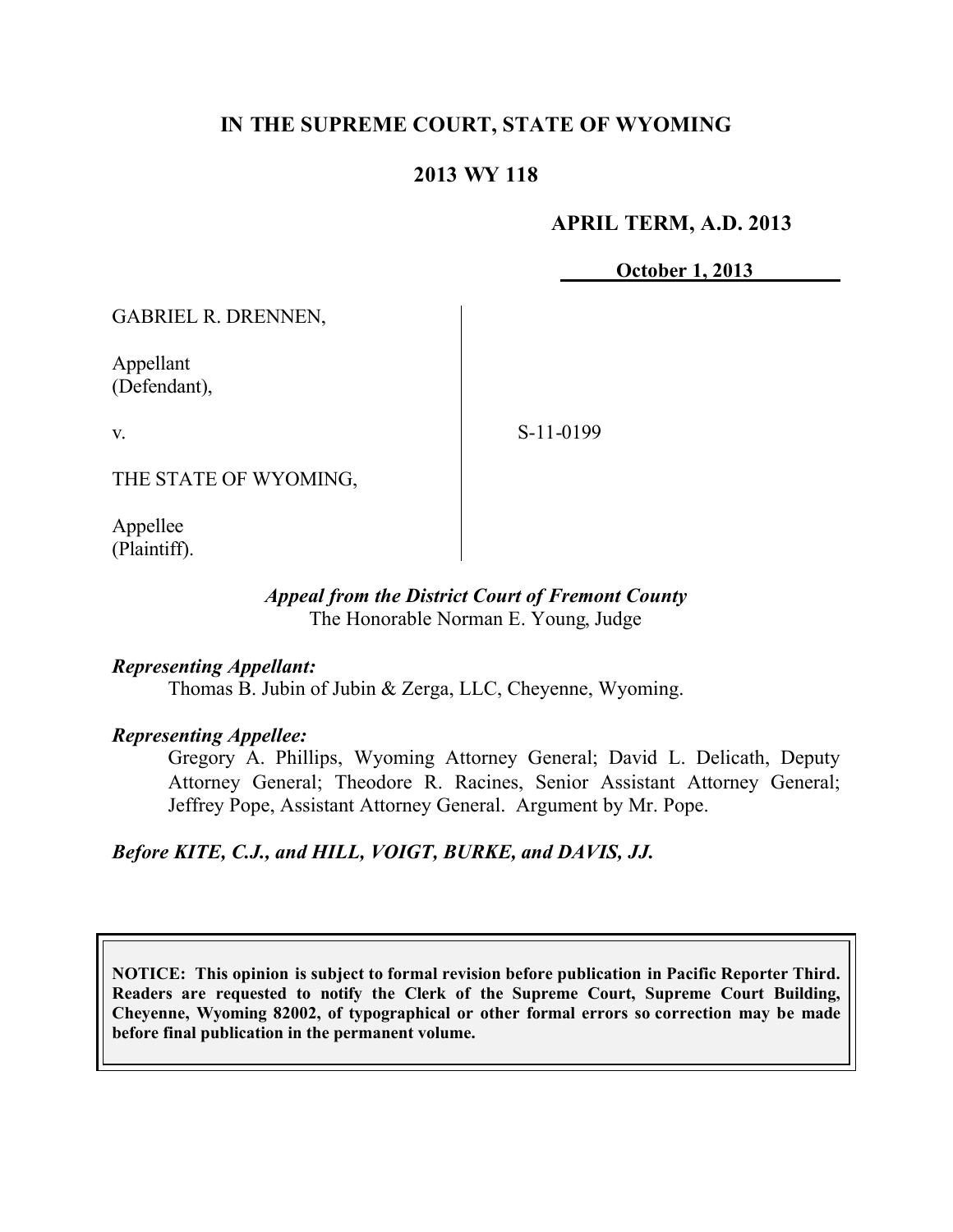### **KITE, Chief Justice.**

[¶1] After Gabriel R. Drennen appealed his convictions for first-degree murder and aggravated assault and battery, we remanded for a hearing on his assertion that defense counsel was ineffective. The district court found his trial counsels' performance was deficient because they failed to present expert testimony in support of his self-defense claims. The court concluded, however, that Mr. Drennen was not prejudiced by the deficient performance.

[¶2] Mr. Drennen argues on appeal that his convictions should be reversed because his trial was riddled with instances of prosecutorial misconduct, the district court improperly instructed the jury and he was prejudiced by his trial counsels' deficient performance. We conclude the prosecutors committed misconduct and Mr. Drennen is entitled to reversal of his convictions. Because we are reversing for a new trial, we address Mr. Drennen's claims regarding the jury instructions and find they are wanting in certain respects.<sup>1</sup> We will not analyze the ineffective assistance of counsel arguments with any degree of specificity because we assume any deficiencies will be corrected on remand.

#### **ISSUES**

[¶3] The issues in this case are:

 $\overline{a}$ 

1. Did the prosecutor engage in misconduct requiring the reversal of Mr. Drennen's convictions?

2. Did the district court erroneously instruct the jury on self-defense with respect to the homicide charges?

3. Did the district court erroneously instruct the jury on self-defense with respect to the aggravated assault and battery charge?

4. Did the district court erroneously instruct the jury on the elements of firstdegree murder, second-degree murder, and manslaughter?

5. Did the district court err in ruling on Mr. Drennen's claim of ineffective assistance of counsel?

# **FACTS**

<sup>&</sup>lt;sup>1</sup> Although the jury instructions need revision, we want to emphasize that we are not being critical of the district court. Choosing among the pattern jury instructions for self-defense is, unquestionably, difficult and the task is further complicated by the piecemeal nature of Wyoming's self-defense jurisprudence. We determined it was appropriate in this opinion to clarify some of the principles.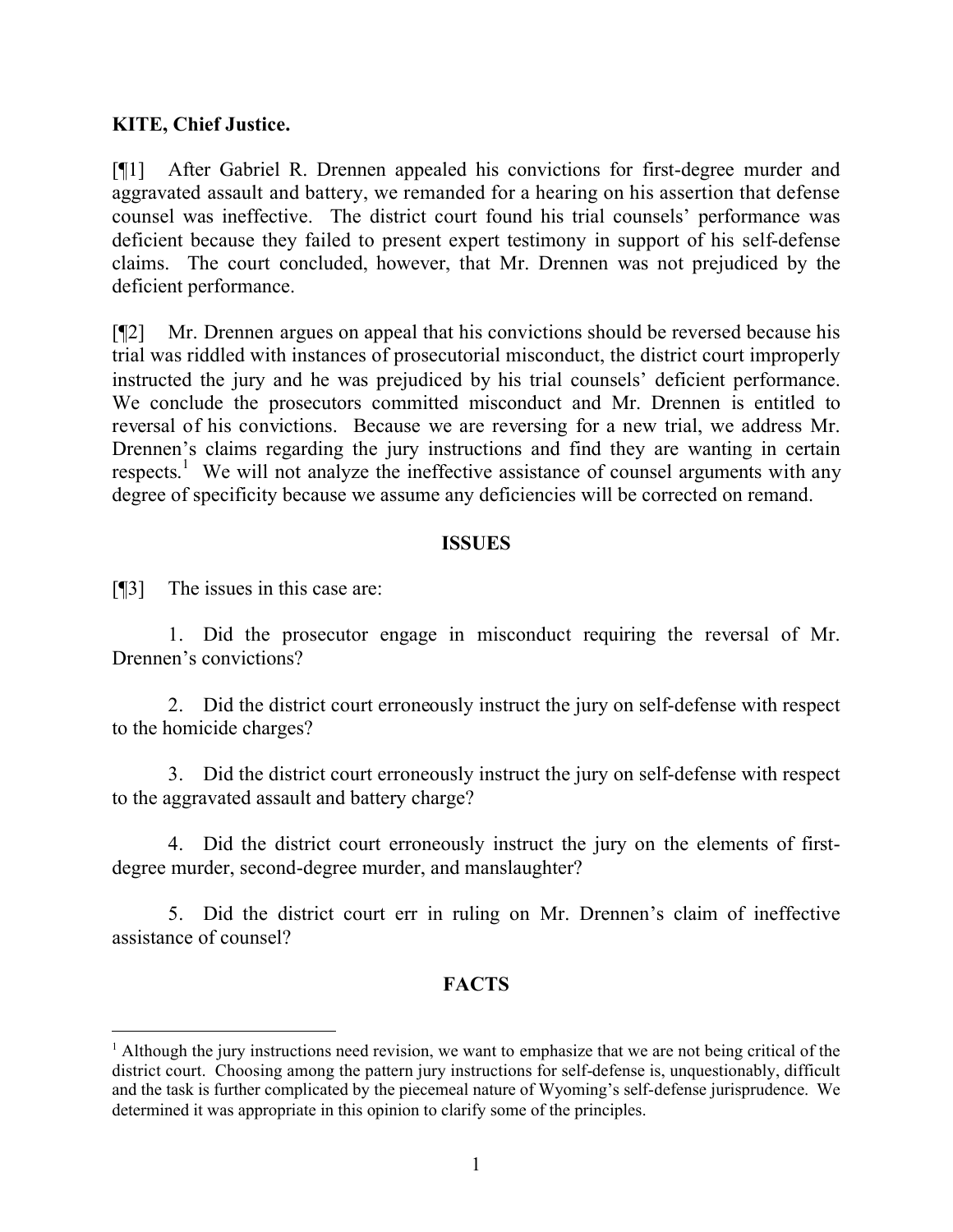[¶4] On May 2, 2010, Leroy Hoster was moving out of a mobile home owned by Mr. Drennen. Mr. Hoster had a Bronco parked near the mobile home and he needed to repair a tire before he could move it. His tools were in a storage unit also provided by Mr. Drennen, so Mr. Hoster's friend, Michael Adams, drove him to Mr. Drennen's home seeking access to the storage unit. After a short conversation with Mr. Drennen, and apparently without gaining access to the storage unit, Mr. Hoster returned to Mr. Adams' car. As Mr. Hoster was leaving, Mr. Drennen told him to move the Bronco, to which Mr. Hoster replied, "That's what I'm trying to do."

[¶5] Mr. Adams and Mr. Hoster drove back to the mobile home and parked in front of it. Mr. Hoster was upset about not being able to get his tools, and Mr. Adams tried to calm him down. Mr. Drennen followed them to the mobile home in his truck, parked down the road and began walking toward Mr. Hoster and Mr. Adams. He was carrying "No Trespassing" signs and packing tape. Mr. Drennen also had a gun in a holster on his hip and an activated audio recorder in his pocket.

[¶6] As Mr. Drennen walked toward the mobile home, he said to the other two men, "You push me around, I push you around." Mr. Hoster threw his jacket to the ground and walked toward Mr. Drennen, insulting him. Mr. Drennen responded, "No trespassing." Mr. Hoster then told Mr. Drennen to "get the f\*\*k out of here," grabbed him, and threw him from the porch and over a three to four foot high fence into the yard. According to Mr. Drennen, Mr. Hoster also said, "I'll kill you, you son-of-a-b\*\*ch!" Mr. Drennen landed on his back and tried to scoot backward when Mr. Hoster started coming over the fence. Mr. Drennen yelled "hey, hey, hey!" but Mr. Hoster kept coming towards him and said, "Shoot me!" Mr. Drennen fired five shots, hitting Mr. Hoster multiple times.

[¶7] After Mr. Drennen stopped shooting, he pointed the gun toward Mr. Adams, who moved behind the Bronco. Mr. Drennen put down his gun and called 911. Mr. Adams also called 911, and both men attempted to render emergency aid to Mr. Hoster. When the police and emergency responders arrived, Mr. Drennen was arrested and Mr. Hoster was taken to the hospital where he died from his wounds.

[¶8] The State charged Mr. Drennen with first-degree murder, second-degree murder and aggravated assault and battery.<sup>2</sup> At the trial, Mr. Drennen argued that he shot Mr. Hoster and pointed the gun at Mr. Adams in self-defense. The jury found Mr. Drennen guilty of first-degree murder and aggravated assault and battery. The district court entered judgment on the jury's verdict and sentenced Mr. Drennen to a term of life in prison for the murder conviction and eight to ten years in prison for the aggravated assault and battery.

 <sup>2</sup> The State also initially charged Mr. Drennen with manslaughter, possession of a deadly weapon with unlawful intent, and reckless endangerment, but those charges were dismissed prior to the trial. The jury was, however, instructed on manslaughter as a lesser included offense of the murder charges.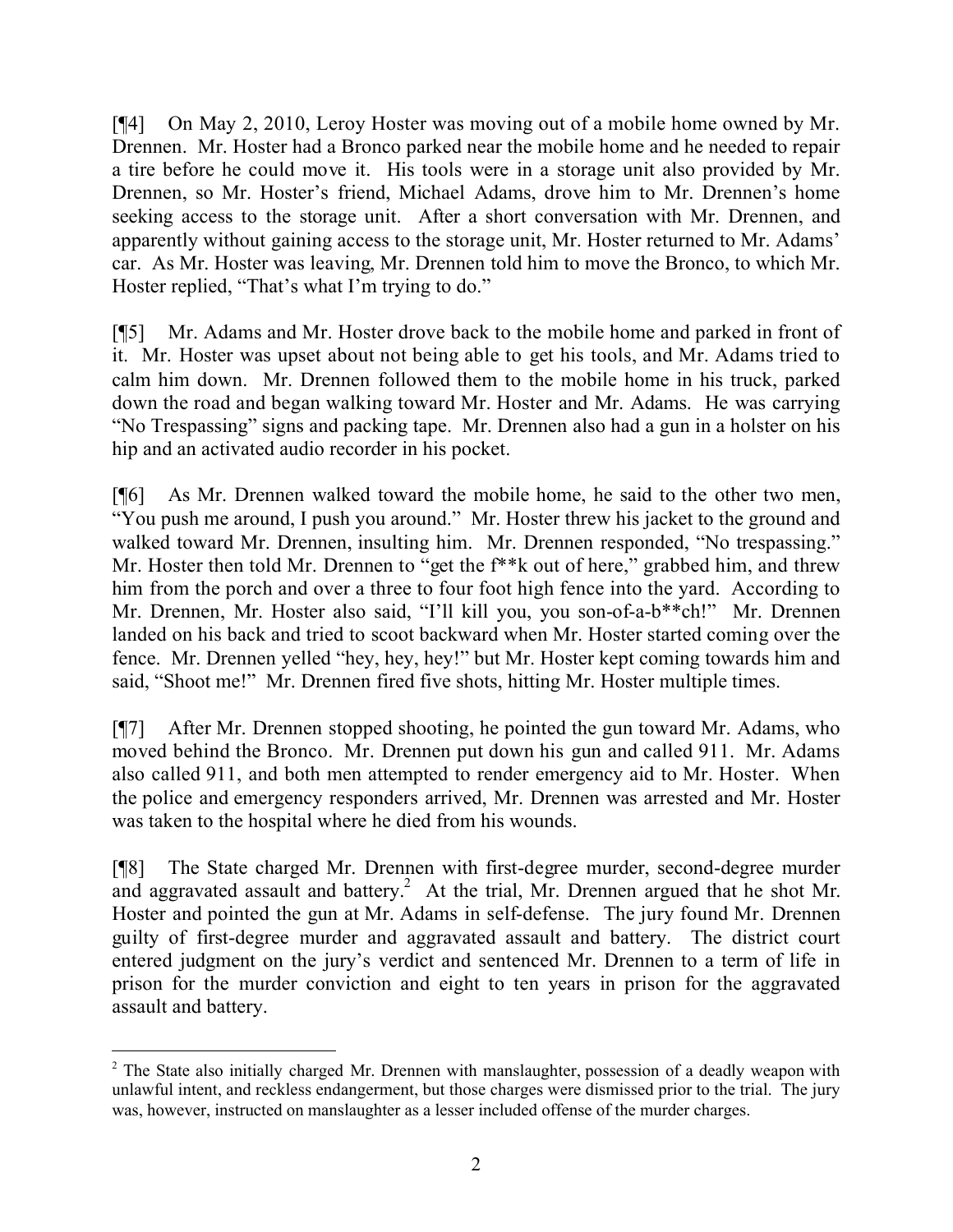[¶9] Mr. Drennen appealed both convictions and, pursuant to W.R.A.P. 21, requested remand for a hearing on his claim that his trial counsel was ineffective. We granted his request, and the district court concluded his trial counsel performed deficiently because they failed to call expert witnesses to substantiate his claim of self-defense. The court concluded, however, that Mr. Drennen was not prejudiced by the deficient performance. We now consider his claims on appeal.

#### **DISCUSSION**

#### *A. Prosecutorial Misconduct*

[¶10] Mr. Drennen asserts the prosecutors misled the jury regarding Wyoming's law of self-defense and their actions amounted to prosecutorial misconduct. Our standard of review for a claim of prosecutorial misconduct requires us to refer to the entire trial record. We determine whether the prosecutors' conduct prejudiced the defendant's case to the degree he was deprived of a fair trial. Likewise, the propriety of any comments made by the prosecutors during closing argument is measured in the context of the entire argument. *Strange v. State*, 2008 WY 132, ¶ 4, 195 P.3d 1041, 1043 (Wyo. 2008).

[¶11] Mr. Drennen did not object to any of the prosecutors' statements at the time of trial; therefore, we review for plain error. *Id*.

> To demonstrate plain error, [the appellant] "must show that the record clearly shows an error that transgressed a clear and unequivocal rule of law which adversely affected a substantial right." *Taylor v. State*, 2001 WY 13, ¶ 16, 17 P.3d 715, [721] (Wyo. 2001). Reversal of a conviction on the basis of prosecutorial misconduct, which was not challenged in the trial court, is appropriate only when there is a "substantial risk of a miscarriage of justice." *Capshaw* [*v. State*], 10 P.3d [560], 567 [(Wyo. 2000)] (quoting *Dice v. State*, 825 P.2d 379, 384 (Wyo. 1992)).

*Id.,* quoting *Burton v. State*, 2002 WY 71, ¶ 13, 46 P.3d 309, 313-14 (Wyo. 2002).

[¶12] The prosecutors' statements are found in the trial transcripts, satisfying the first part of the plain error analysis. The prosecution began its opening statement with the following:

> Ladies and gentlemen of the jury, over the next few days, all of the evidence you will hear will revolve around the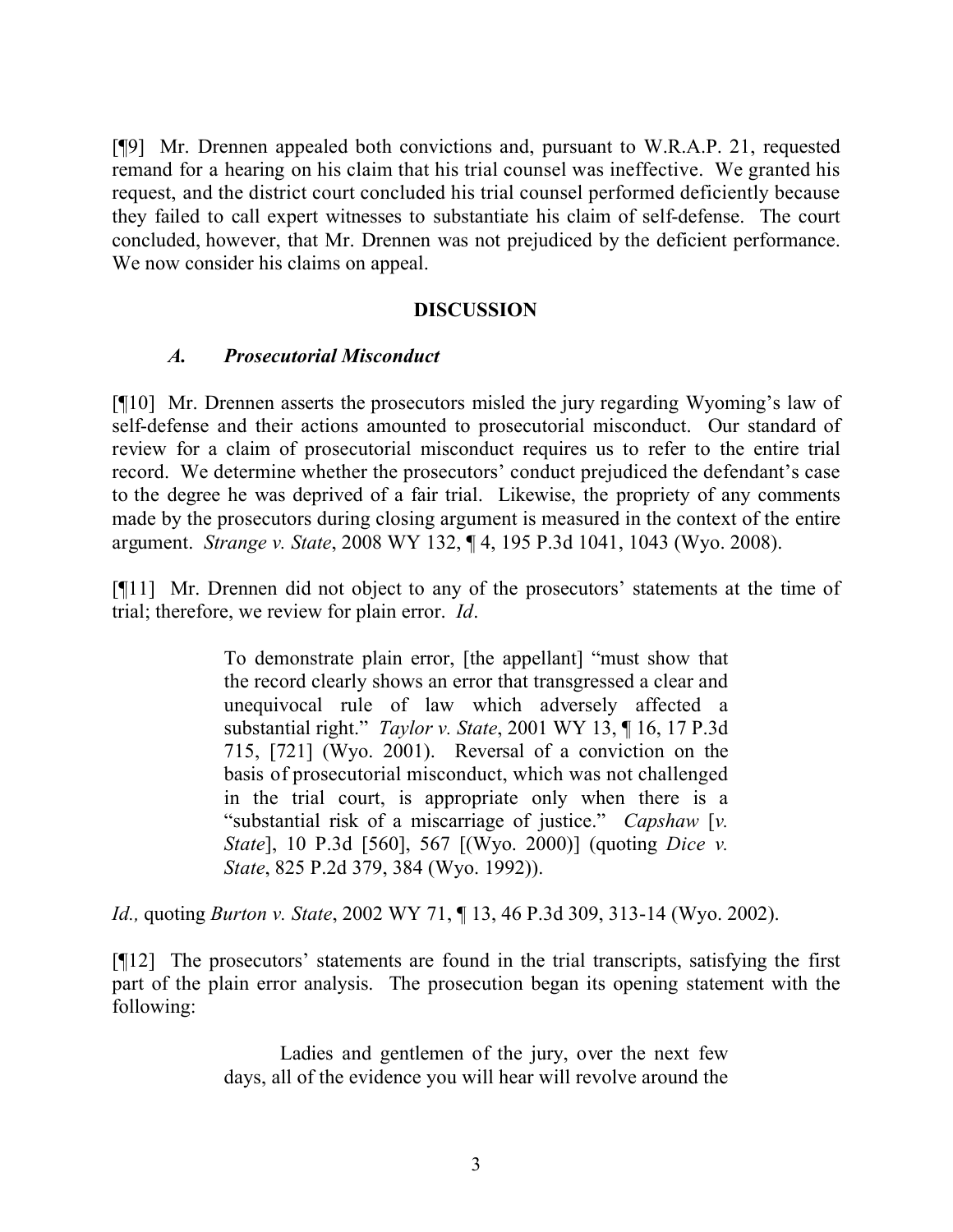events that you just heard on this recording as we introduce our case to you.

I submit to you that no matter what the scenario, it really doesn't matter whether you're a fan of old western movies or modern police officer movies or perhaps even scifi, there's one general rule that shines through no matter what the scenario is: you do not shoot the unarmed man. You don't do it.

The prosecutor went on to describe the facts he anticipated would be presented during the trial and completed his opening statement by saying:

> And we believe that you'll be able to find that on May 2<sup>nd</sup>, 2010, in Fremont County, Wyoming, the defendant, Gabriel Drennen, purposely shot Leroy Hoster with his .9 millimeter Baretta four times, killing him with premeditation and malice; and that, further, he had no legal justification to do so. None. You see, the victim wasn't armed. He never was armed. And you just do not shoot the unarmed man. Thank you.

The prosecutor followed suit in his closing argument, ending with: "We respectfully request that you go to deliberations and that you return with a verdict of guilty, because you see: in the state of Wyoming, there is a law against shooting an unarmed man." The other prosecutor focused on that point one more time in rebuttal:

> Counsel said why, if he wanted to kill someone, why would he do it in broad daylight and, you know, why would he do it under these circumstances? Because he didn't know the law. That's why he did it. Two reasons. He didn't know the law. He thinks he's justified. He thinks he can shoot and kill someone even though they are unarmed.

[¶13] In general, the right to defend oneself in Wyoming, together with the amount and type of force used, depends upon what is reasonably necessary under the circumstances. "It is for the jury to determine whether a defendant reasonably perceived a threat of immediate bodily injury under the circumstances and whether the defendant defended himself in a reasonable manner. Thus, the jury must evaluate the totality of the circumstances and evaluate all of the defendant's options in protecting himself from such a perceived threat of harm." *Baier v. State*, 891 P.2d 754, 758 (Wyo. 1995); *see also Evenson v. State*, 2008 WY 24, ¶ 14, 177 P.3d 819, 825 (Wyo. 2008). "Under this formulation, the presence or absence of a weapon is relevant as part of the totality of the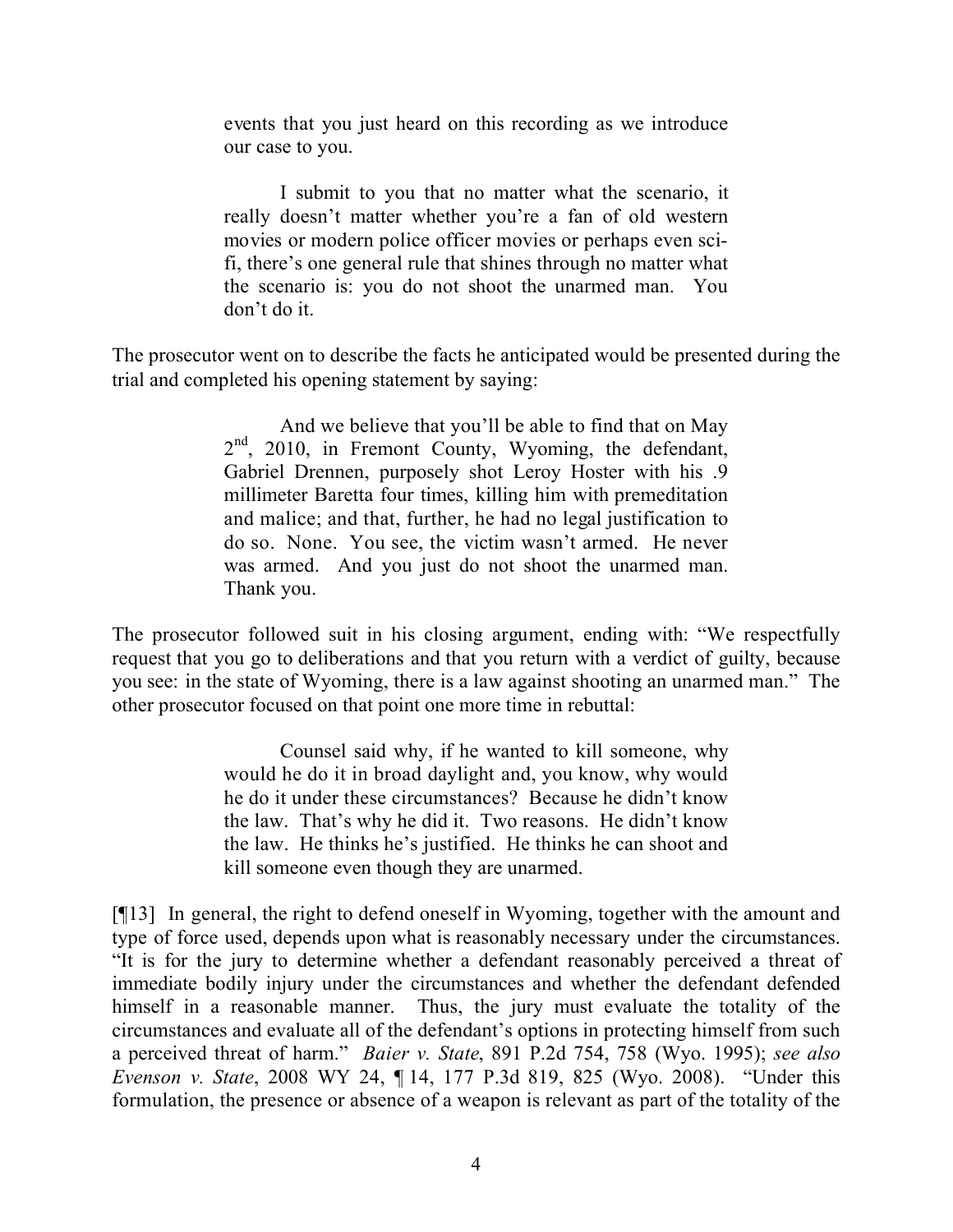circumstances, but it is not determinative." *Evenson*, ¶ 14, 177 P.3d at 825. The prosecutors' assertions that Wyoming law prohibits shooting an unarmed man were inaccurate, and the record leaves no doubt that the prosecutors misinformed the jury in that regard.

[¶14] The third prong of the plain error standard was also satisfied in this case—the prosecutors' violation of the clear and unequivocal rule of law affected Mr. Drennen's substantial rights. *Strange*, ¶ 4, 195 P.3d at 1043. "The right with which we are concerned is the fundamental right to a fair trial, free from tainted argument." *Jones v. State*, 580 P.2d 1150, 1154 (Wyo. 1978). In many instances, the prejudice from incorrect statements of law made by prosecutors may be diluted by correct statements of the law in jury instructions, subsequent arguments by the prosecution, or by arguments made by defense counsel. *See Evenson*, ¶ 16, 177 P.3d at 825. However, "[w]here a prosecutor repeatedly misstates the law to a jury, and thereby plants an erroneous conception which prejudices the defendant, a fair trial may, under certain circumstances, have been denied." *Jones*, 580 P.2d at 1154.

[¶15] In this case, the prosecutors' repeated misstatements regarding the law of selfdefense were prejudicial and were not remedied by the jury instructions or subsequent arguments by the prosecutors or defense counsel. One glaring example of the prejudice Mr. Drennen suffered occurred during defense counsel's opening statement when he tried to explain to the jury that the prosecution's assertion regarding self-defense was incorrect:

> [DEFENSE COUNSEL]: This is about self-defense, ladies and gentlemen. Nothing in the law says that, you know, you can't shoot an unarmed man. An unarmed man can do a severe amount of damage. . . .

> [Mr. Hoster's] already thrown Mr. Drennen over the fence. Mr. Drennen landed on his head and shoulders, almost knocked unconscious, and Mr. Hoster is still coming after him. How far do you go before you can defend yourself?

> There's nothing in the law that says you can't shoot an unarmed man. You know, --

> [PROSECUTOR]: Objection, Judge. That is improper at this point to make a statement like that and I would submit it's a misstatement of the law.

> > THE COURT: Let's move on, counsel.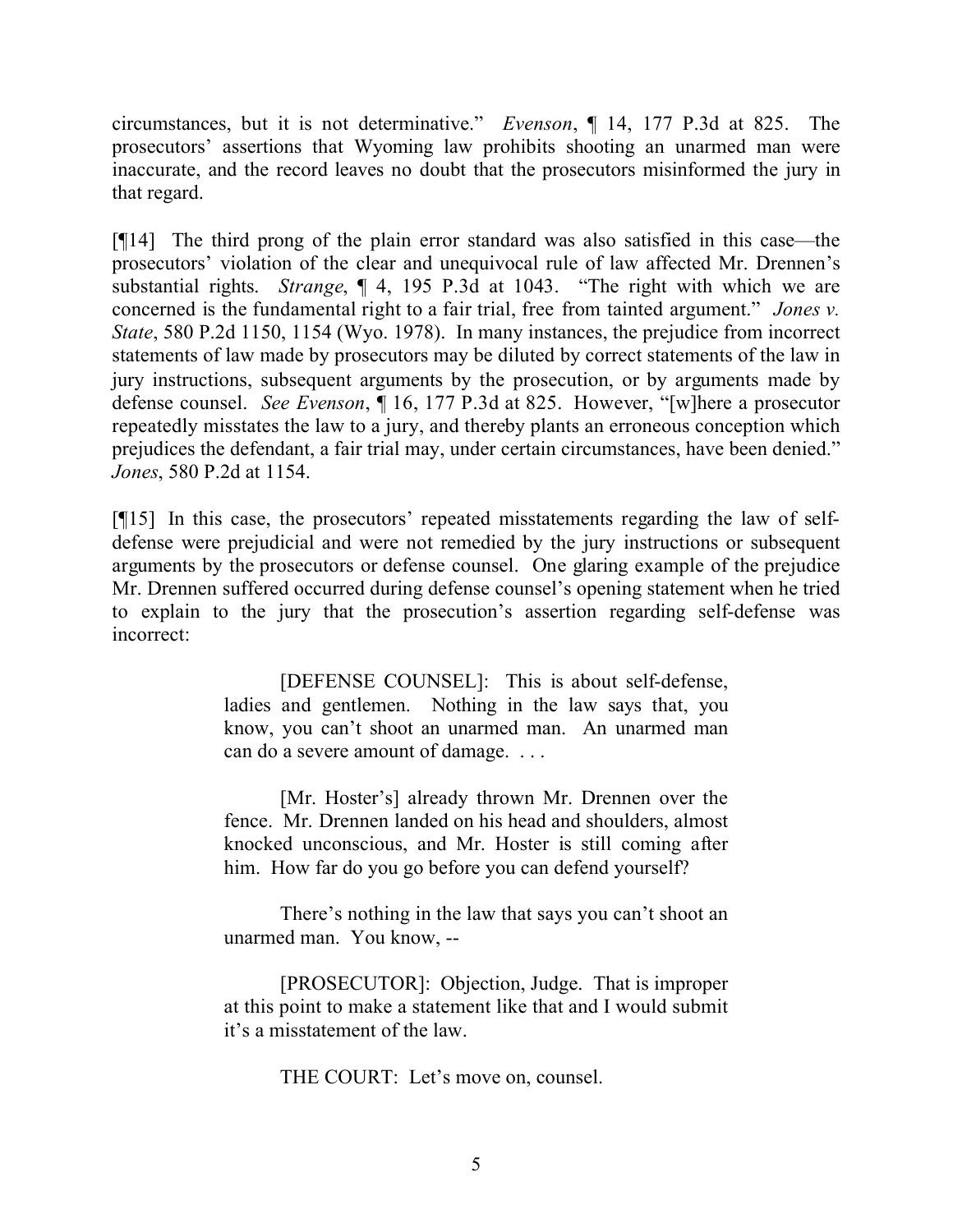[¶16] Not only was the jury told that one cannot shoot an unarmed individual, but when defense counsel tried to correct that inaccurate claim in his opening statement, the prosecutor objected to his argument as improper and a misstatement of the law. The district court told defense counsel to "move on," likely leaving the jury with the impression that one may never, under any circumstances, shoot an unarmed individual. Although the jury was given a series of instructions at the end of the trial explaining that the law of self-defense is based on a reasonableness standard, the district court did not instruct them specifically that shooting an unarmed individual could be considered reasonable under appropriate circumstances. Without clarification on that point, there is a significant danger the jury was led to believe that deadly force is *always* unreasonable when the victim is not armed. This danger was increased when, after the jury instructions were given, the jury heard the prosecutors end their closing and rebuttal statements with assertions that, "in the state of Wyoming, there is a law against shooting an unarmed man," and "[Mr. Drennen] didn't know the law. . . . He thinks he can shoot and kill someone even though they are unarmed." Under these circumstances, Mr. Drennen has established the prosecutor's misstatements met the plain error standard.

[¶17] Mr. Drennen also asserts there were many other instances of prosecutorial misconduct. We will not consider each of Mr. Drennen's other claims of prosecutorial misconduct in detail; however, we do observe that, in some instances, the prosecutors improperly vouched for their witnesses, ignored the district court's specific instructions and misstated the evidence. A few examples should be sufficient to guide the prosecutors on retrial. First, the district court specifically instructed the parties during the trial that Mr. Drennen and Mr. Hoster should each be referred to by their names. Despite this ruling, the prosecution continued to refer to Mr. Hoster as "the victim."<sup>3</sup> The prosecution also stated in closing argument that Mr. Drennen provoked the conflict by "hitting at, striking out at" Mr. Hoster. We have not been directed to any evidence that Mr. Drennen physically assaulted Mr. Hoster prior to being thrown over the fence. Consequently, that statement was improper and should not have been made. *Mercer v. State,* 2012 WY 54, ¶ 11, 273 P.3d 1100, 1103 (Wyo. 2012); *Wilks v. State,* 2002 WY 100, ¶ 27, 49 P.3d 975, 987 (Wyo. 2002).

[¶18] Another example, which was not even raised on appeal, occurred during the prosecutors' rebuttal closing argument: "Mike Adams testified from the heart. He told you the truth. He told you what he saw, what he heard. He relived it, painfully, in front of you. He didn't lie to you." This is a classic example of a prosecutor impermissibly vouching for the credibility of a witness. Mr. Adams was the State's eye witness to the homicide and the alleged victim of the aggravated assault; consequently, the improper vouching pertained to both convictions. Statements like these have been deemed

<sup>&</sup>lt;sup>3</sup> Our objective is not to agree or disagree with the correctness of the district court's instruction, but simply to point out that the parties have an obligation to follow a district court's rulings. *See generally*, *Craft v. State,* 2013 WY 41, ¶¶ 12-13, 298 P.3d 825, 829 (Wyo. 2013) (indicating attorneys must follow the court's instructions).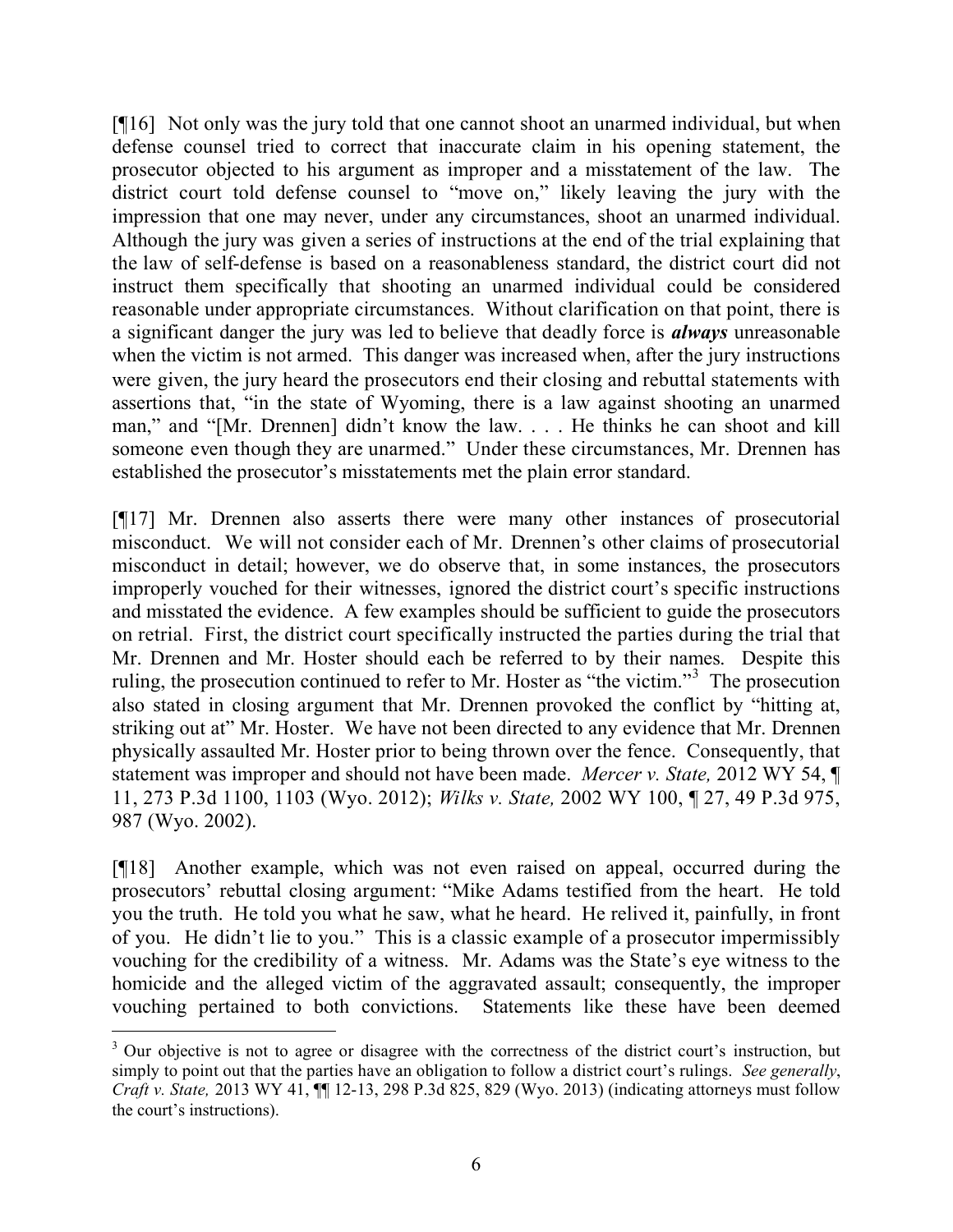reversible error in the past, even under the plain error standard of review. *See Condra v. State*, 2004 WY 131, ¶ 15, 100 P.3d 386, 390 (Wyo. 2004); *Dysthe v. State*, 2003 WY 20, ¶ 31, 63 P.3d 875, 886 (Wyo. 2003).

[¶19] The prosecutors' misstatements were substantial. In addition, as we conclude, *infra*, the instructions on the law of self-defense were confused, and there was evidence to support the district court's finding of deficient performance of defense counsel. Given these numerous errors, we are convinced both Mr. Drennen's murder and aggravated assault and battery convictions were tainted and, therefore, reverse for a new trial on all counts.

### *B. Jury Instructions*

[¶20] When this Court reviews jury instructions, we abide by the rule that the "[i]nstructions must be considered as a whole, and individual instructions, or parts of them, should not be singled out and considered in isolation." *Farmer v. State*, 2005 WY 162, ¶ 20, 124 P.3d 699, 706 (Wyo. 2005) (quoting *Giles v. State*, 2004 WY 101, ¶ 14, 96 P.3d 1027, 1031 (Wyo. 2004)). "[A]s long as the instructions correctly state the law and the entire charge covers the relevant issues, reversible error will not be found." *Id*. We have also held that:

> "[A] defendant has the right to have instructions on his theory of the case or his theory of defense presented to the jury if the instructions sufficiently inform the jury of the theory of defense and if competent evidence exists which supports the law expressed in the instructions." *Thom v. State*, 792 P.2d 192, 195 (Wyo. 1990). However, we have also noted that "[n]ot every instruction must be given simply because there is a claim that it incorporates a theory of the case." *Wilkening v. State*, 922 P.2d 1381, 1383 (Wyo. 1996). A trial court may properly refuse to give a proposed instruction if it is erroneous, confusing, argumentative, or if the instruction unduly emphasizes one aspect of the case, the law, or the defendant's version of the events. *Madrid v. State*, 910 P.2d 1340, 1346 (Wyo. 1996); *Jansen v. State*, 892 P.2d 1131, 1140 (Wyo. 1995); *Virgilio v. State*, 834 P.2d 1125, 1128 (Wyo. 1992). Additionally, "instructions not based on the evidence can be properly refused." *Chavez-Becerra v. State*, 924 P.2d 63, 67 (Wyo. 1996).

*Farmer*, ¶ 23, 124 P.3d at 707.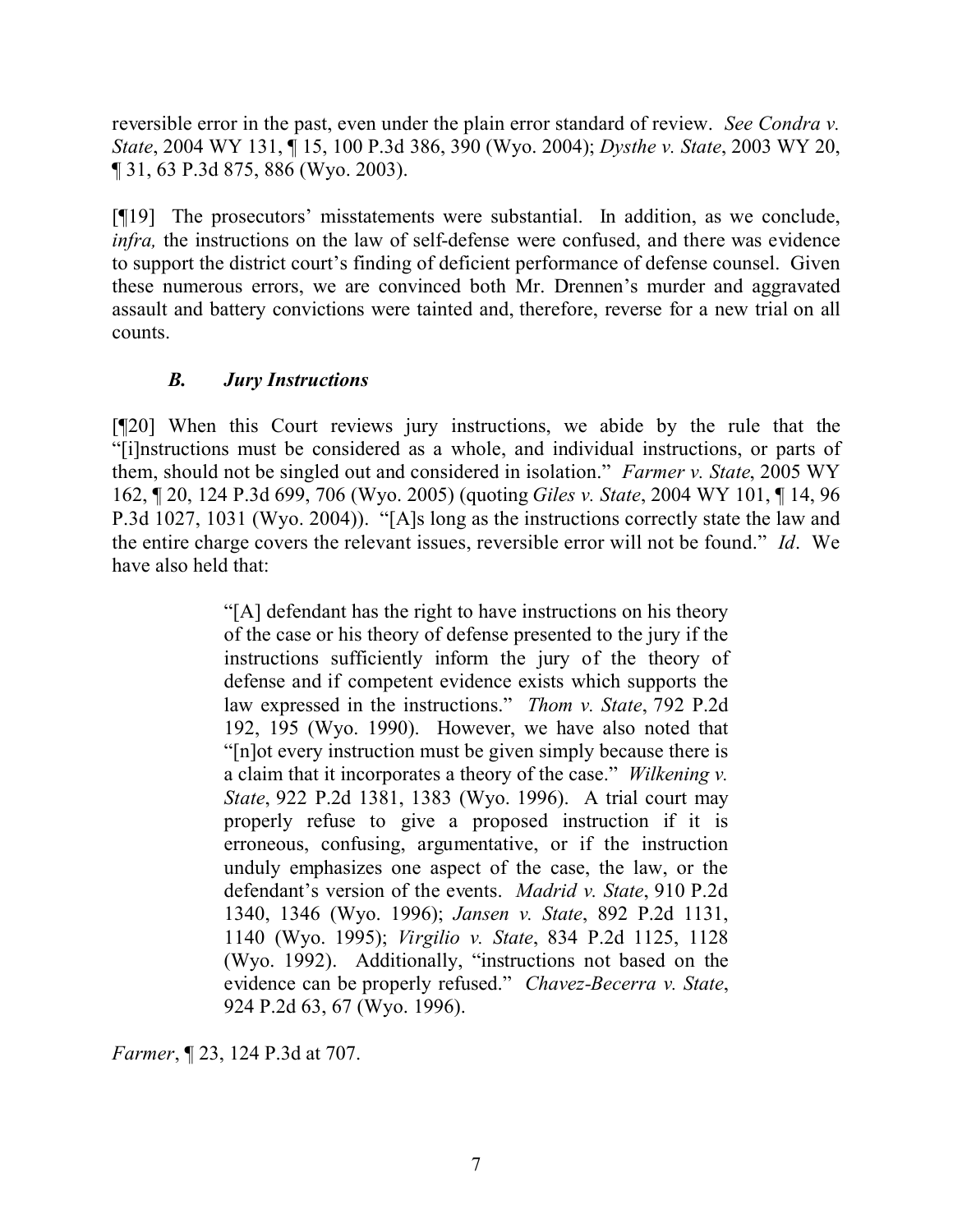[¶21] The plain error standard of review applies when a defendant does not object to the instructions at trial. *Bloomfield v. State*, 2010 WY 97, ¶ 9, 234 P.3d 366, 369 (Wyo. 2010). Mr. Drennen objected to some of the instructions he challenges on appeal and did not object to others. Because we are reversing and remanding for a new trial on both convictions, we will simply analyze the jury instructions without concluding whether any individual instruction constituted clear error or was prejudicial or harmless.

### *1. Self-Defense Instructions—Homicide Charge*

[¶22]Before addressing the self-defense instructions in this case, we find it helpful to review the history of self-defense in Wyoming. Unlike other states, we do not have a great deal of statutory guidance on the law of self-defense. Instead, the common law concept of necessity guides most of our jurisprudence. As we noted in the prosecutorial misconduct section of this opinion, the right to defend oneself and the amount and type of force which may be used depend upon what is reasonably necessary under the circumstances. *Mendoza v. State,* 2013 WY 55, ¶ 16, 300 P.3d 487, 492 (Wyo. 2013). *See also*, *Baier,* 891 P.2d at 758. To justify taking the life of another, it must reasonably appear to the defendant that he was in great peril of suffering death or serious bodily injury at the hands of the deceased and there must have been no other reasonable means to avoid the killing. *See, e.g*., *Leeper v. State,* 589 P.2d 379, 382 (Wyo. 1979); *Durham v. State,* 29 Wyo. 85, 96, 210 P. 934, 938 (1922); *Ross v. State,* 8 Wyo. 351, 383, 57 P. 924, 931 (1899). The defendant has an initial burden of making a prima facie case that he acted in self-defense; however, once that minimal burden is satisfied, the State has the burden of proving beyond a reasonable doubt that the defendant did not act in selfdefense, and the jury must be instructed accordingly. *Small v. State,* 689 P.2d 420, 423 (Wyo. 1984); *Olsen v. State,* 2003 WY 46, ¶ 144, n. 12, 67 P.3d 536, 589, n. 12 (Wyo. 2003).

[¶23] Over the years, we have provided specific guidance for applying the reasonableness standard. The effect of these decisions has been to establish certain rules of law that frame the reasonableness analysis. The duty to retreat and the right to stand one's ground are particular rules of law which have further defined the jurisprudence of self-defense in this state. In *Garcia v. State,* 667 P.2d 1148, 1153 (Wyo. 1983), this Court undertook a comprehensive review of the relevant case law and reached the following conclusion:

> In general, it can be concluded from these prior discussions that an individual who is without fault in bringing about the incident in which he kills his assailant need not restrict his freedom of movement to go where he has a right to be. The "duty to retreat," where it prevails, is applied in cases of actual assault. Under the circumstances of this case the following comment is instructive: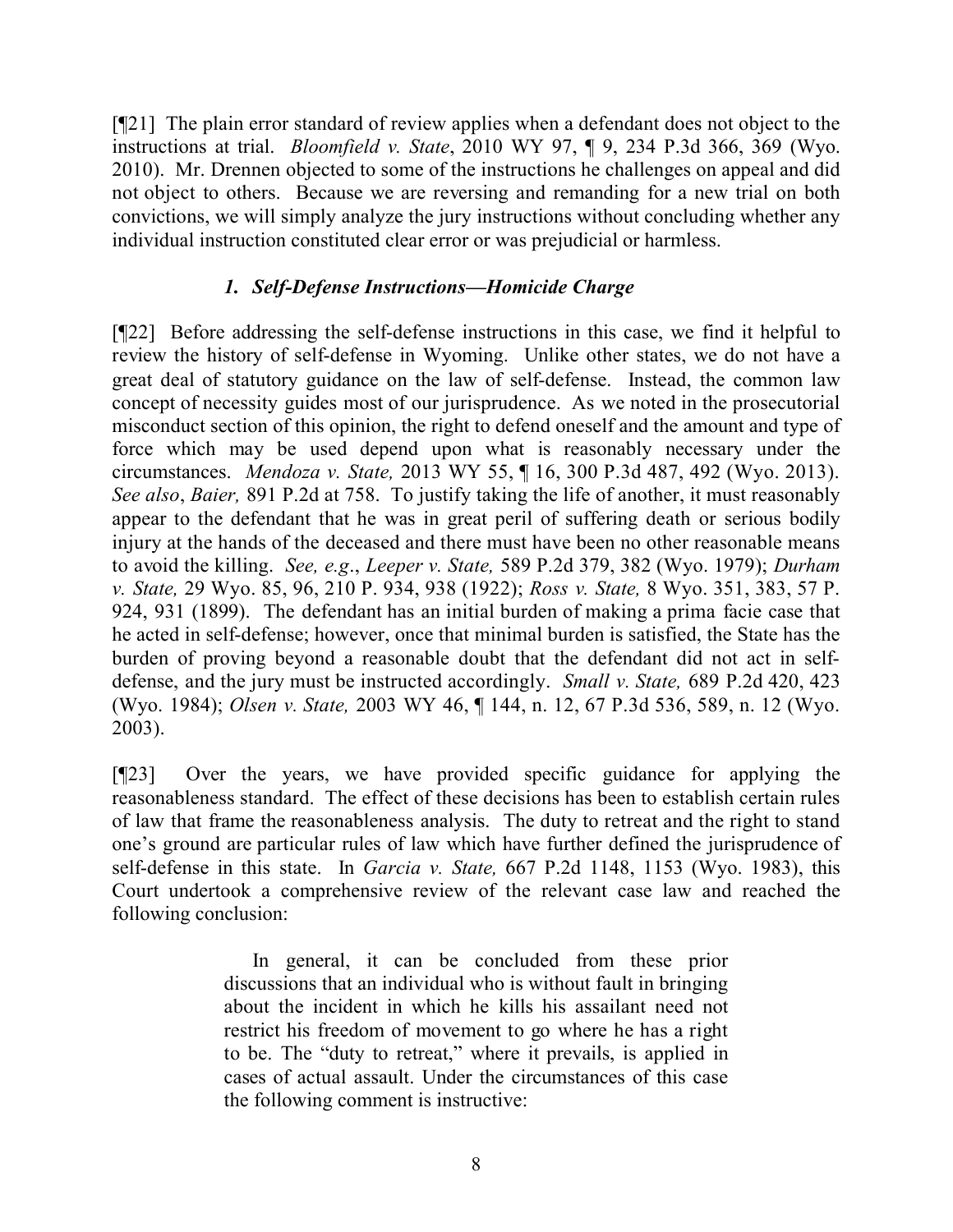"  $* * * [A]$  person who provokes or brings on the difficulty in which he kills his assailant cannot invoke the right of self-defense, unless he in good faith retreats as far as he safely can, making that fact manifest to his adversary. \* \* \* " *State v. Flory,* supra, 40 Wyo. at 199, 276 P. at 462.

Given these prior adjudications with respect to self-defense, the law in the State of Wyoming requires that prior to resorting to deadly force a defendant has a duty to pursue reasonable alternatives under the circumstances. Among those reasonable alternatives may be the duty to retreat.

[¶24] The *Garcia* decision accurately cited *State v. Bristol,* 53 Wyo. 304, 84 P.2d 757 (1938); *State v. Flory,* 40 Wyo. 184, 276 P. 458 (1929); *State v. Sorrentino,* 31 Wyo. 129, 224 P. 420 (1924); *Delaney v. State,* 14 Wyo. 1, 81 P. 792 (1905); and *Palmer v. State,* 9 Wyo. 40, 59 P. 793 (1900) in support of its conclusion. *Palmer,* for example, held that a person is not required to retreat and may stand his ground and kill his assailant if he is assaulted, without fault, in his own home.<sup>4</sup> *See also*, *Delaney,* 81 P. at 794; *Sorrentino,*  224 P. at 424. *Flory,* 276 P. at 462, on the other hand, held that a person who is an aggressor has a duty to retreat before using deadly force. *See also*, *Small,* 689 P.2d at 424. The *Flory* decision quoted with favor an Oklahoma decision, *Hays v. Territory,* 52 P. 952 (Okla. Terr. 1897), reversed on other grounds, 54 P. 300 (Okla. Terr. 1898):

> Self-defense is one of the rights which the law of necessity gives to man. It is founded and based on necessity-on the inability of the executive machinery of the law to be always with the citizen to protect him from the aggression of others. A right of such a high character must also, of necessity, be attended with high responsibilities; and that is the obligation on the part of one who exercises the right to be the executioner of his fellow man to see that his own conduct is exemplary. Self-defense is a legal right, not an excuse for a homicide, and it can be exercised only where he who employs it is himself in the right at the time or moment of its use. The aggressor-one who strikes another, and thereby brings on a

<sup>&</sup>lt;sup>4</sup> This rule is known as the castle doctrine because a man's home is his castle and he has the right to defend his family and himself therein. D. Drake, The Castle Doctrine: An Expanding Right To Stand Your Ground, 39 St. Mary's L.J. 573 (2008). The castle doctrine, in its strictest sense, does not appear to be at issue in this case. Even though Mr. Hoster had lived in the trailer and Mr. Drennen owned it, there was no specific argument that either of them considered the trailer as his home to make it or its curtilage relevant to the self-defense analysis.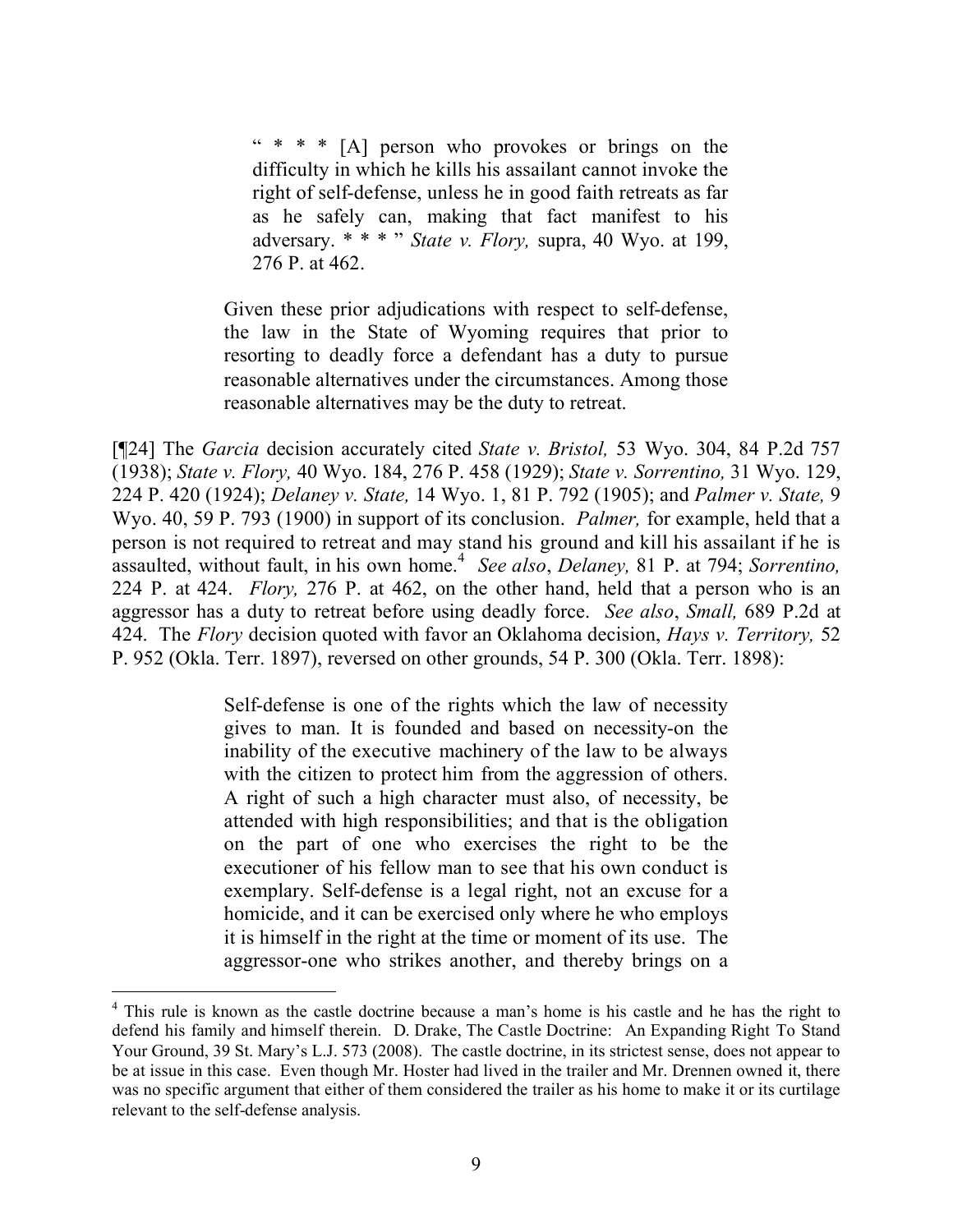combat, or one who by the use of vile and opprobrious language almost as surely brings on a combat-is not clothed with the right of self-defense, so long as he continues to persist in his own wrongdoing. He must discontinue his own assault, whether by violence or by word, before the law of necessity says that he can strike down his assailant; and whether or not he is required to retreat before resorting to the awful extremity of taking human life, when he is in the right, he certainly must resort to that simple expedient, if it is consistent with his safety, when he is in the wrong.

*Flory,* 276 P. at 462.

[¶25] In *Bristol,* 84 P.2d at 761-67, the defendant and the deceased had a previous altercation in another establishment and the deceased threatened to "stomp" Bristol's face. After an extensive analysis of the policies underlying the duty to retreat and the right to stand one's ground, this Court ruled that even though, after the earlier altercation, the defendant armed himself, went to a café where the deceased was present and glared at him, he was not the aggressor. He had the right to move about freely and was not required to avoid places where the deceased was likely to be. Contrary to the State's argument to the jury, Bristol was not obligated to go home rather than enter the restaurant.

[¶26] Taking into consideration the history of the law of self-defense, the *Garcia* court held an instruction which informed the jury the defendant had a duty to "retreat rather than take the life of his adversary if there was a convenient mode of retreat without increasing his peril or apparent peril" was correct under the circumstances of that case. *Garcia,* 667 P.2d at 1151-53. The Court stated, however, that such an instruction might not be appropriate in other cases. *Id.* at 1153. Presumably the Court's caution was in reference to the precedent holding that, in some cases, a person may be entitled to stand his ground. A review of the facts of *Garcia* demonstrates the reasons for that holding and the corresponding caution. Garcia would not have been entitled to stand his ground and would have been required to retreat because he was the obvious aggressor, at least with respect to the final altercation between the adversaries. After quarreling with the victim, Garcia went into the kitchen (which had an exterior door), retrieved a knife, returned to the living room, and apparently without further provocation, fatally stabbed the victim. *Id.* at 1150-51. Because Garcia was the aggressor and had an obvious opportunity to retreat, we held there was no error in giving the duty to retreat instruction.

[¶27] One year after *Garcia,* this Court considered the case of *Patterson v. State,* 682 P.2d 1049 (Wyo. 1984). In that case, the Court stated that in order to excuse a homicide on the grounds of self-defense, a defendant had to establish four factors: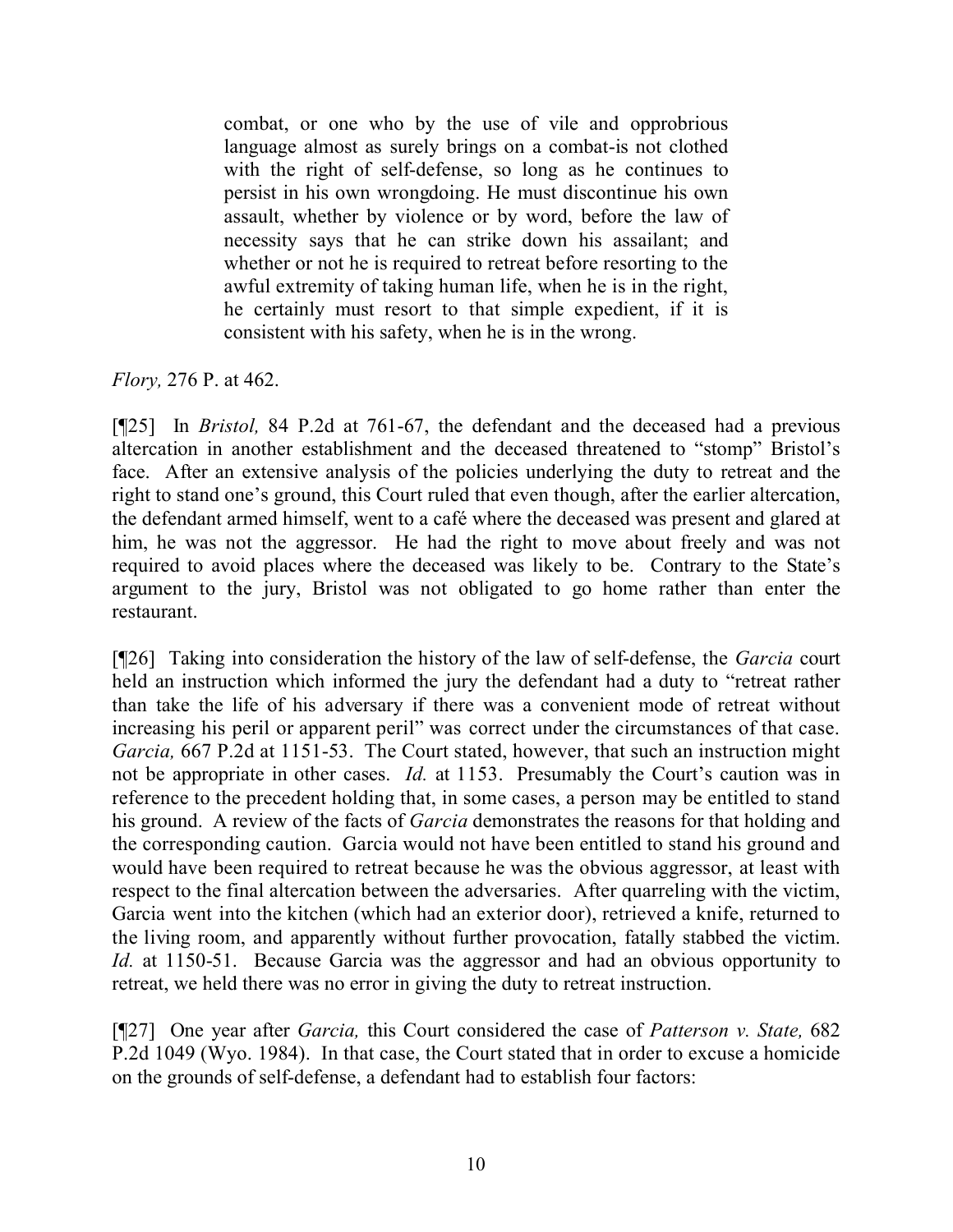(1) that the slayer was not at fault in bringing on the difficulty; (2) that he believed, at the time of the killing, that he was in such immediate danger of losing his own life, or of receiving serious bodily injury, as made it necessary to take the life of his assailant; (3) that the circumstances were such to warrant reasonable grounds for such belief in the mind of a reasonable man; (4) that there was no other reasonable method of escaping or otherwise resolving the conflict.

*Id.* at 1053.

[¶28] The *Patterson* decision could be read to say that a defendant can never justify a homicide as self-defense if he was the aggressor in an affray (factor one) and that a defendant always has a duty to escape (factor four); however, there is no indication that the Court intended to deviate from prior precedent. Although the four factors are individually correct, they will not all apply in every case. Earlier precedent established an initial aggressor may have the right of self-defense if he retreats or withdraws. As for the requirement to "escape," that is tempered by the fact that a non-aggressor has the right to go where he legally may go regardless of prior altercations with another and he must consider reasonable alternatives prior to using deadly force, one of which may be the duty to retreat or "escape."

[¶29] The State argues that a person always has a duty to retreat before taking a life. If that were true, it would make no difference who was the aggressor in a conflict that ends in death. Our recitation of Wyoming case law indicates there are many homicide cases discussing the determination of which party is the aggressor. In order to reconcile the various cases we must recognize there are really two different applications of the duty to retreat. The first involves the duty of an aggressor in a conflict. Because he provoked the difficulty, he cannot assert his right to self-defense unless he first retreats. This is a type of withdrawal from criminal enterprise. In such a case, an initial aggressor may claim the right of self-defense only if he "retreats as far as he safely can, making that fact manifest to his adversary." *Flory,* 40 Wyo. at 199, 276 P. at 462. The second application of the duty to retreat is part of the analysis of the reasonableness of using deadly force and requires consideration of reasonable alternatives prior to using deadly force, one of which may be retreat or escape.

[¶30] As suggested in *Garcia,* jury instructions which emphasize the duty to retreat or the right to stand one's ground are not necessarily wrong; however, the choice of which instructions to give can, perhaps unintentionally, become determinative in a case. As we discussed in *Bristol,* 84 P.2d at 762-67, public policy obviously supports protection of human life because, once life is taken, it can never be recouped. Nevertheless, public policy also discourages bullies and should not, therefore, impose a rule that once a person is in an altercation or disagreement with another he must refrain from going any place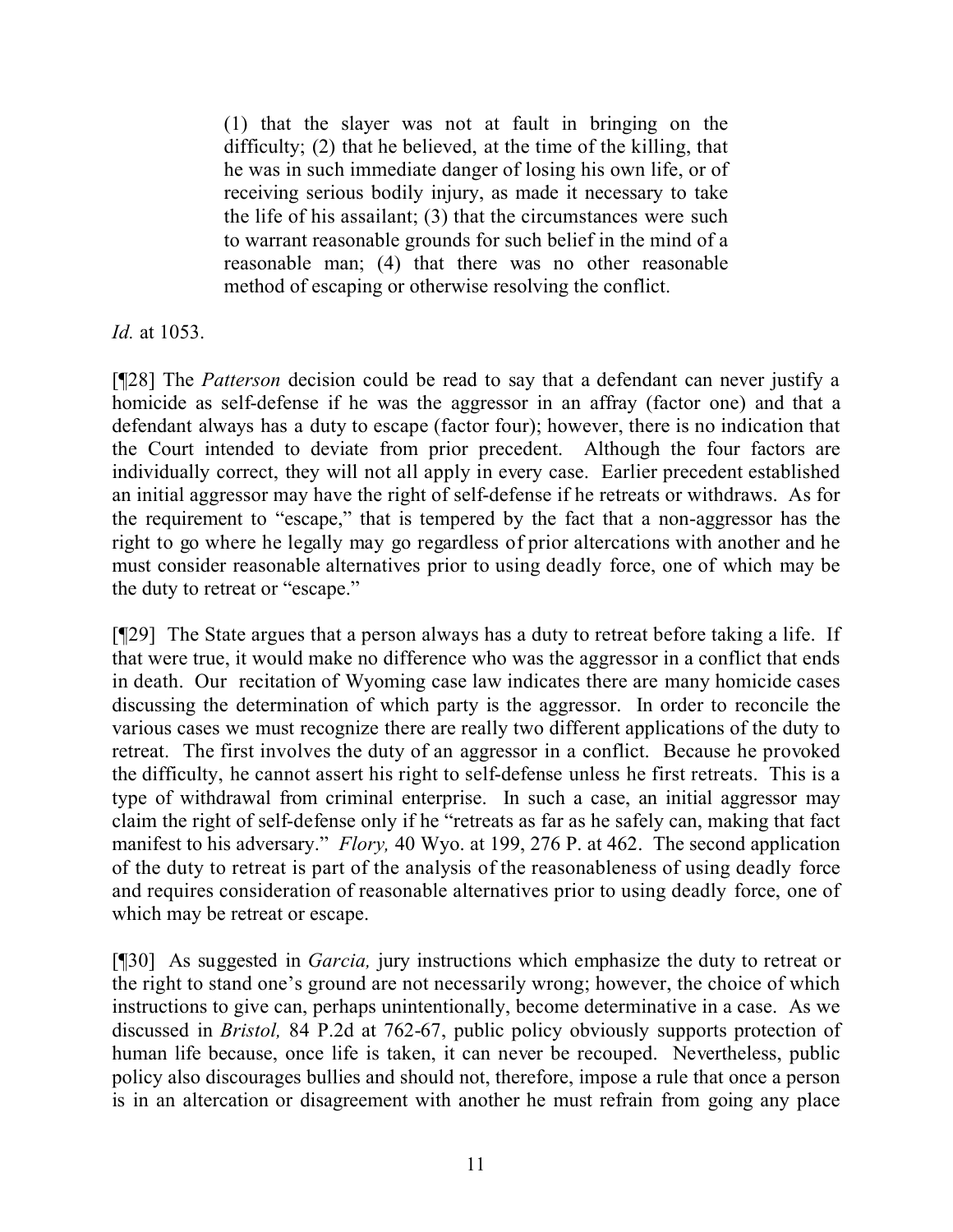where his adversary may be. The duty to retreat and the right to move about freely can co-exist if properly viewed under the overarching umbrella of necessity and reasonableness. A balanced approach will provide that a person has the right to go anywhere that is lawful for him to go and to arm himself if it is otherwise legal to do so. He will not be viewed as the aggressor for simply asserting those rights. If, however, he is the aggressor in a conflict, he must retreat or withdraw from the conflict before his later actions will be justified by self-defense.

[¶31] Consequently, in cases where it is clear that the defendant was the aggressor, a jury instruction should be given on the duty to retreat or withdraw. Wyoming Criminal Pattern Jury Instructions 8.03 is an example of such an instruction:

### **SELF-DEFENSE BY AGGRESSOR**

Generally, the right to use self-defense is not available to an aggressor who provokes the conflict. However, if one provokes a conflict but thereafter withdraws in good faith and informs the adversary by words or actions of the desire to end the conflict and is thereafter pursued, that person then has the same right of self-defense as any other person. The person is justified in using force to the same extent that any other person would be who was acting in self-defense.

Wyoming Pattern Jury Instruction 8.04 is similar.

[¶32] In cases where the determination of which party was the aggressor is in dispute, the jury should be specifically instructed as to the definition of "aggressor" so it can resolve the factual issue. *See generally*, 42 Am. Jur. Trials 151, § 23 (2013) (the jury at a murder trial involving a claim of self-defense in virtually all jurisdictions will be instructed as to what constitutes adequate provocation). *See also*, *Bristol,* 84 P.2d at 763- 64; *Scaggs v. State,* 417 P.2d 331, 335-36 (Ok. Ct. App. 1966) (holding that the jury should be instructed on the definition of aggressor if the matter is in dispute). There is no Wyoming pattern jury instruction specifically defining aggressor, but case law guides us. In *Bristol*, we ruled, as a matter of law, the defendant was not the aggressor even though, after a prior altercation with the deceased, he armed himself, went to a public place where he knew the deceased to be, and glared at the deceased. In contrast, the defendant in *Flory* went to the deceased's house, pointed a gun at him and accused him of raping the defendant's wife. The Court quoted the *Hays* decision as defining an aggressor as "one who strikes another, and thereby brings on a combat, or one who by the use of vile and opprobrious language almost as surely brings on a combat." Under those circumstances, the defendant was determined, as a matter of law, to be the aggressor. *Flory,* 276 P. at 463.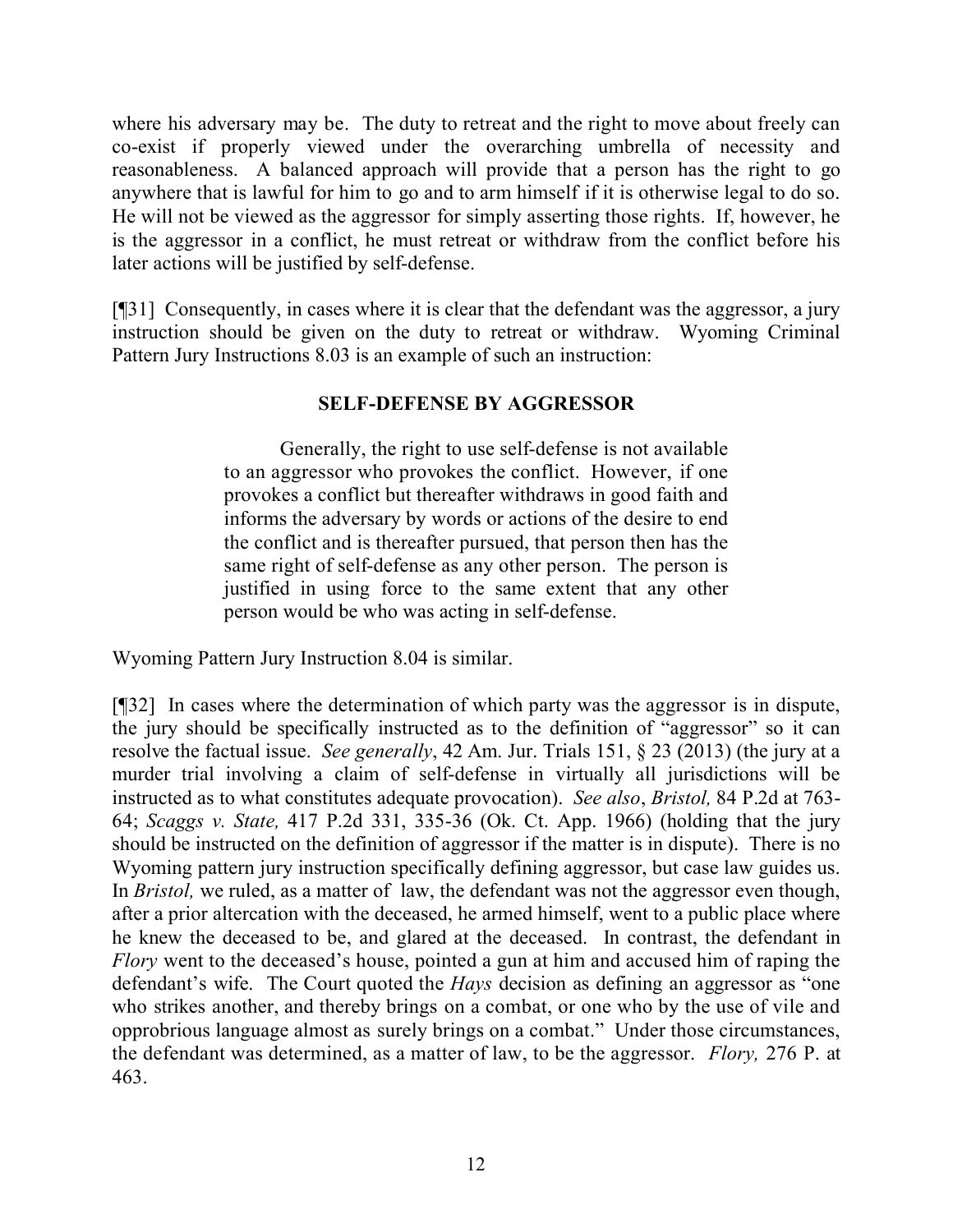[¶33] In *Causey v. State,* 2009 WY 111, ¶¶ 14-16, 215 P.3d 287, 292-93 (Wyo. 2009), the defendant argued a person should not be considered to have "provoked a conflict" by mere verbal insults. The defendant provided a thoughtful analysis of the issue and cited many of the cases we have discussed herein. However, because we were applying the plain error standard of review in that case and there was no clear rule of law as to the definition of provocation, we did not specifically answer the question. We did state, however, that if the issue were properly before us, we might well agree with the defendant's analysis. *Id.,* ¶¶ 20-21, 215 P.3d at 293-94.

[¶34] Although we recognize early precedent stated that using "vile and opprobrious language" may be considered sufficient aggression or provocation, we have not been directed to any homicide case where an opponent's mere words made him the aggressor. *Flory, supra.* In fact, we stated in *Garcia,* 667 P.2d at 1153, that "[t]he 'duty to retreat,' where it prevails, is applied in cases of actual assault." The statement was made in the context of determining whether an aggressor has an absolute duty to retreat or withdraw. In *Mendoza,* ¶ 19, 300 P.3d at 492-93, we recognized that an "actual assault" occurs when one threatens to use a drawn deadly weapon. Based upon this precedent, we conclude that, at least in the context of homicide, some sort of physical aggression or a threat of imminent use of deadly force is required before a person will be considered an aggressor. This is consistent with the general rule across the country which states that verbal provocation without more is generally insufficient to justify a deadly assault. *See, e.g*., 42 Am. Jur. Trials 151, § 23 (2013). *See also*, *People v. Griffin,* 224 P.3d 292, 300 (Colo. Ct. App. 2009) (verbal confrontation insufficient to make person an initial aggressor in homicide case).

[¶35] Regardless of whether or not a person is the aggressor in an altercation, he must act with respect for human life and his actions must be reasonable. Wyoming Criminal Pattern Jury Instruction 8.02 properly states the general rule:

### **JUSTIFIABLE HOMICIDE IN SELF-DEFENSE**

If the defendant had reasonable grounds to believe and [actually] did believe that he was in imminent danger of death or serious bodily harm from which the defendant could be saved [save himself] only by using deadly force against an assailant, the defendant had the right to use deadly force in self-defense [in order to defend himself]. "Deadly force" means force which is likely to cause death or serious bodily harm.

The circumstances under which the defendant acted must have been such as to produce in the mind of a reasonably prudent person, similarly situated, the reasonable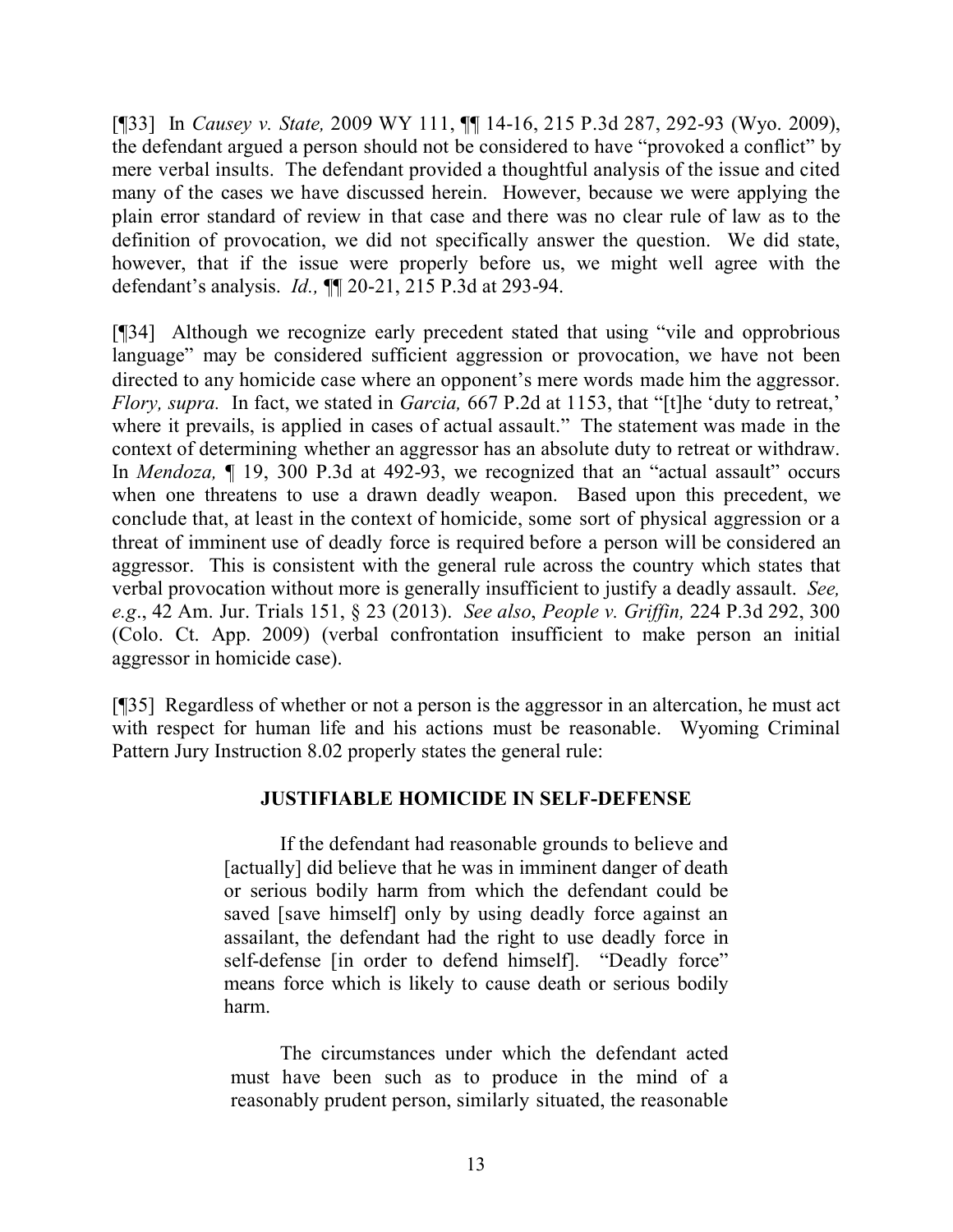belief that the assailant was about to kill the defendant or do serious bodily harm to the defendant. The danger must have been apparent, present and imminent or must have appeared to be so under the circumstances.

If the defendant believed that he was in imminent danger of death or serious bodily harm, and that deadly force was necessary to repel such danger, and if a reasonable person in a similar situation seeing and knowing the same facts would be justified in believing that he was in similar danger, the defendant would be justified in using deadly force in self-defense. The defendant would be justified even though the appearance of danger later proved to be false and there actually was neither purpose on the part of the assailant [other person] to kill the defendant or do the defendant serious bodily harm nor imminent danger that it would be done, nor actual necessity that deadly force be used in selfdefense. If the person so confronted acts in self-defense upon such appearance of danger from honest belief, the right of self-defense is the same whether the danger is real or merely apparent.<sup>5</sup>

[¶36] Keeping in mind the rule that one can use deadly force in self-defense only if he has reasonable grounds to believe it is necessary to avoid death or serious bodily harm, the law has recognized that a person has a duty to pursue reasonable alternatives prior to using deadly force. One of those reasonable alternatives may be the duty to retreat. *Garcia,* 667 P.2d at 1153; *Creecy v. State,* 2009 WY 89, ¶ 23, 210 P.3d 1089, 1095 (Wyo. 2009). In other words, it is not necessary for a person to resort to deadly force if there are other reasonable alternatives available to him, one of which may be to retreat. This does not impose an absolute duty of retreat; it only requires that a person avoid using deadly force against another if there is a reasonable alternative available to him.

[¶37] With this law in mind, we consider Mr. Drennen's situation. In Instruction No. 28, the jury was instructed the fact that the defendant armed himself did not necessarily make him the aggressor. That is true; however, there were no other instructions further defining the term "aggressor" or explaining to the jury what effect a determination that Mr. Drennen was or was not the aggressor would have on its decision. Instead, in Instruction No. 29, the district court informed the jury that the defendant was required to retreat before using deadly force:

<sup>5</sup> The words in brackets are meant to be alternatives. *May v. State*, 2003 WY 14, ¶ 27, 62 P.2d 574, 582 (Wyo. 2003). The district court, in this case, did not choose between the alternatives in some of the given instructions. That made the instructions rather confusing; consequently, we urge district courts to choose between the alternatives when using the pattern jury instructions.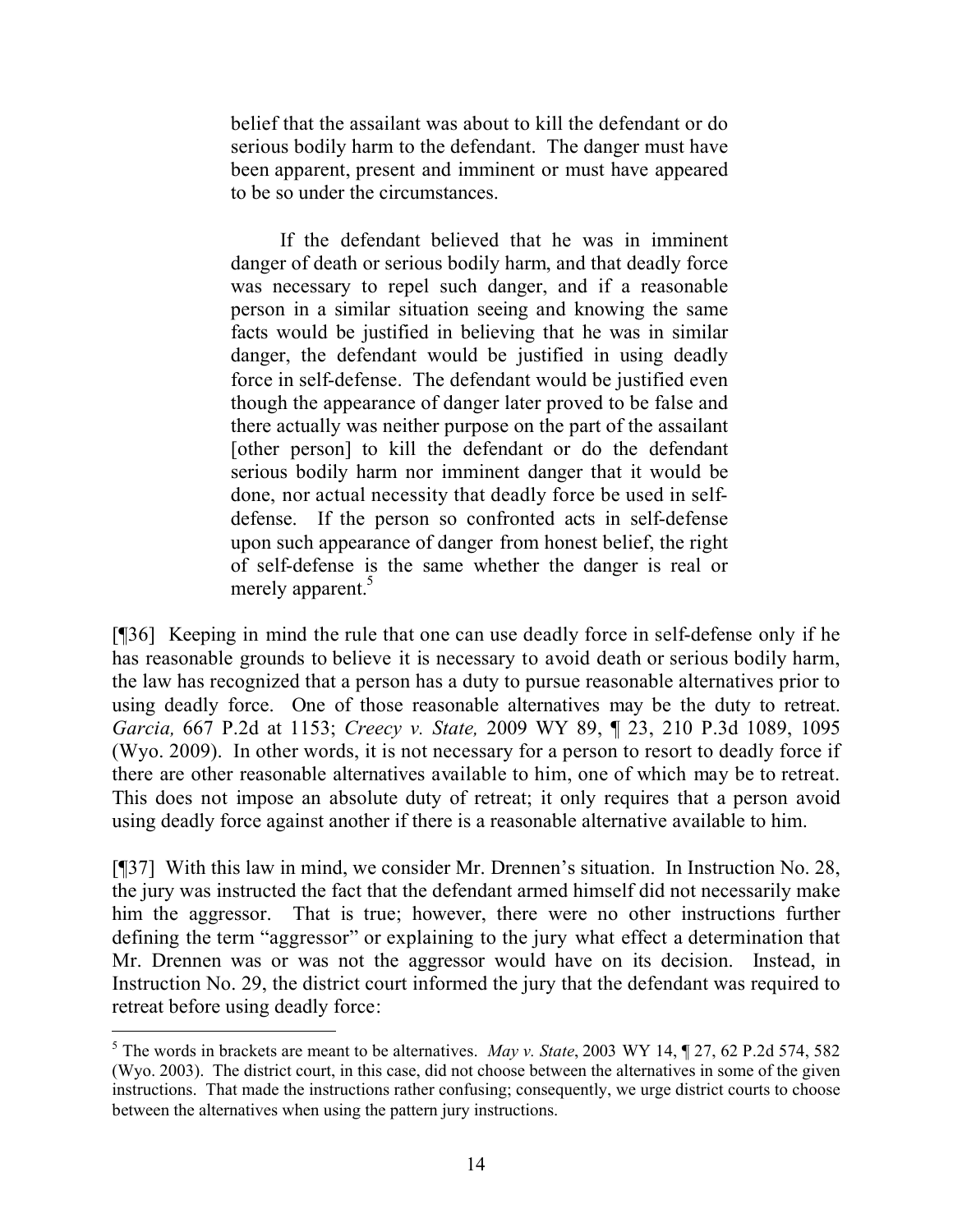Even if the defendant had reasonable ground[s] to believe and actually did believe that he was in imminent danger of death or serious bodily harm, the defendant was justified in using deadly force to repel the danger only if he retreated as far as he safely could do before using deadly force. The law requires a person to retreat rather than to take the life of an adversary if there was a convenient mode of retreat without increasing his actual or apparent peril. To excuse a failure to retreat, it is necessary that the defendant's peril would be increased, or that it reasonably appeared that it would be increased, by retreat. If you find that the defendant could have safely retreated but failed to do so, the defendant cannot rely on the justification of self-defense.

[¶38] Although the State conceded in pretrial motions that Mr. Hoster was the aggressor, it argued at trial that Mr. Drennen provoked Mr. Hoster to violence by going to the trailer, having a gun in his holster and taunting Mr. Hoster. *Bristol, supra,* teaches that Mr. Drennen's actions in going to a place he had the right to be while armed with a weapon did not necessarily make him the aggressor. In addition, words alone do not make a person the aggressor. *Garcia,* 667 P.2d at 1153.

[¶39] As we said, the State has the burden of proving the defendant did not act in selfdefense. *Small,* 689 P.2d at 423. However, before the self-defense issue is presented to the jury, the defendant must make a prima facie case of each element of the affirmative defense. *Olsen* ¶ 144, n. 12, 67 P.3d at 589, n. 12. Depending upon the evidence presented, the district court will determine whether the defendant has made a prima facie case that the deceased was the aggressor. When the defendant has met the minimal burden of presenting a prima facie case that the deceased was the aggressor, the district court must instruct the jury on the legal definition of "aggressor." The jury should be instructed that if it determines the defendant was the aggressor, he had a duty to withdraw or retreat before he could claim the right to self-defense. If, on the other hand, the defendant has not made a prima facie case that the deceased was the aggressor, the jury should be instructed on the defendant's absolute duty to withdraw or retreat before selfdefense will be recognized. In cases where the evidence establishes, as a matter of law, the defendant was not the aggressor, the jury should not be charged that he had an absolute duty to retreat. In all cases, the jury should be instructed that the defendant was justified in using deadly force only if necessary; consequently, he must consider reasonable alternatives, which may include retreat, before using deadly force.<sup>6</sup> On

<sup>&</sup>lt;sup>6</sup> In *Baier*, 891 P.2d at 759-60, we recognized that a general charge instructing the jury to evaluate the totality of the circumstances without reference to the presence of a weapon or the identity of an aggressor can be correct. Under the circumstances of that case, it was not necessary to instruct the jury about the right to arm oneself because the identity of the aggressor was not at issue. We quoted 41 CJS *Homicide* §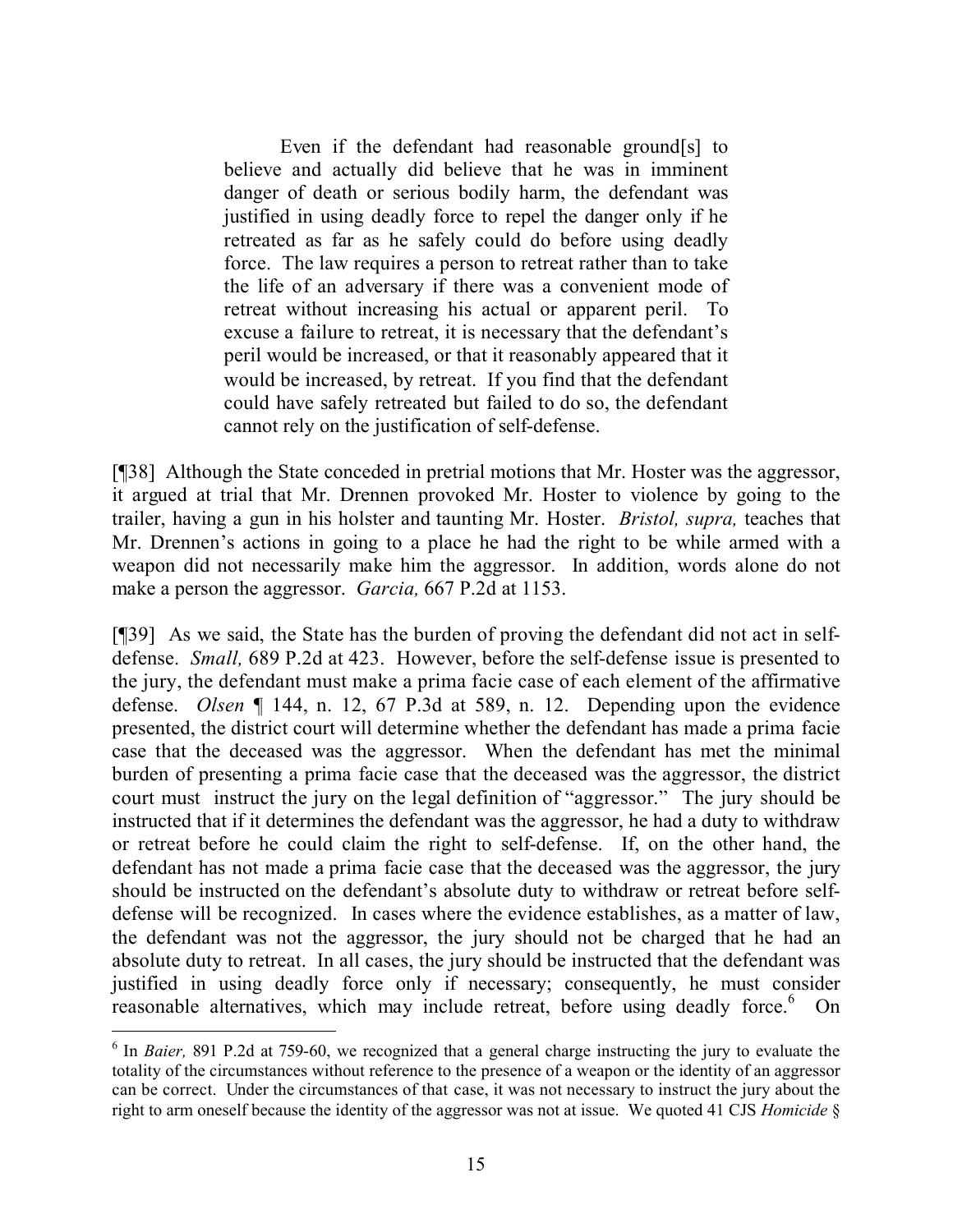remand, the self-defense instructions should be modified to reflect the facts presented at trial and our clarifications of the law herein.

### *2. Self-Defense Instructions—Aggravated Assault Charge*

[¶40] The district court charged the jury in Instruction No. 30, as follows:

You are instructed with respect to the charge of aggravated assault and battery, as set forth in Count 4, that it is lawful for a person who is being assaulted to defend himself from attack if he has reasonable grounds for believing and does believe that bodily injury is about to be inflicted upon him. In doing so he may use all force which would appear to a reasonable person, in the same or similar circumstances, to be necessary to prevent the injury which appears to be imminent.

Mr. Drennen claims this instruction was given in error because the alleged victim of the aggravated assault and battery, Mr. Adams, had not yet attacked him. He argues that, instead, he felt threatened with an attack, making the following pattern jury instruction more applicable:

> A person who has reasonable grounds to believe, and actually does believe that he is threatened with an attack that justifies the exercise of the right of self-defense, need not retreat or consider whether he can safely retreat, so long as he does not use deadly force. He is entitled to stand his ground and use such force as is reasonably necessary under the circumstances to secure himself from the attack. This law applies even though the assailed person might have been able to gain safety by flight or by withdrawal from the scene.

W.Cr.P.J.I. 8.10.

 $\overline{a}$ 

[¶41] Both of these instructions are correct statements of the law under certain circumstances; however, neither was necessary here. In contrast to the general dearth of statutory guidance on the law of self-defense in Wyoming, the statute Mr. Drennen was accused of violating provides specific direction. Section 6-2-502(a)(iii) states:

<sup>378</sup>c.(4) as follows: "[A]n instruction regarding the accused's right to arm himself is neither necessary nor proper where the court instructs as to self-defense without any limitation as to provoking the difficulty." *Id.* at 759.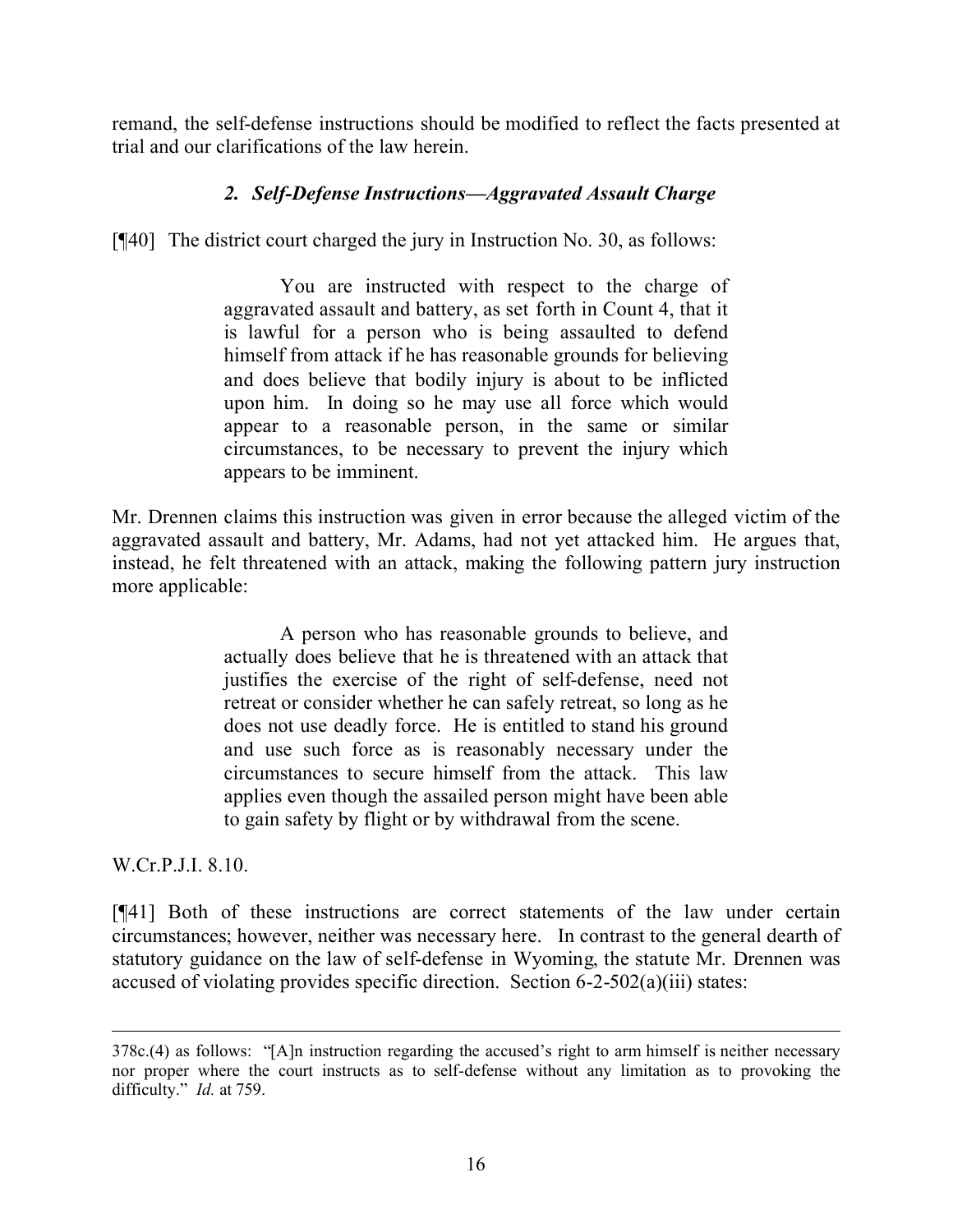(a) A person is guilty of aggravated assault and battery if he:

. . . . (iii) Threatens to use a drawn deadly weapon on another unless reasonably necessary in defense of his person, property or abode or to prevent serious bodily injury to another[.]

This statutory language is not difficult to understand and generally does not require additional instruction as to what constitutes legally justifiable action, except as discussed below. Instruction No. 30 could have been read by the jury to require that Mr. Drennen was actually being physically assaulted before he could defend himself. The statute does not require that and is sufficiently clear. Neither the instruction that was given nor Mr. Drennen's proposed instruction was necessary or proper under the circumstances presented here.

[¶42] Mr. Drennen's second contention concerning the self-defense jury instructions applicable to the aggravated assault and battery charge is also problematic. He claims the district court should have given the jury the following pattern instruction:

> To justify acting in self-defense, it is not necessary that the danger was real, or that the danger was impending and immediate, so long as the defendant had reasonable cause to believe and did believe these facts. If these two requirements are met, acting in self-defense is justified even though there is no intention on the part of the other person to do the defendant harm, nor any impending and immediate danger, nor the actual necessity for acting in self-defense.

W.Cr.P.J.I. 8.11. Although this concept was included in Instruction 27, which was given to the jury, it was specifically applicable only to the homicide charges.

[¶43] We agree the jury should have been more clearly informed that it was sufficient for a claim of self-defense that Mr. Drennen reasonably perceived danger, even if such danger was not real. Although the jury was instructed on the same concept with regard to the homicide charges, we believe it is a better practice to provide instruction on the concepts that apply to self-defense for the different crimes. We assume that will be remedied at the retrial.

# *3. Elements of Homicide Instructions*

[¶44] Mr. Drennen contends the district court erroneously instructed the jury when it gave the relevant portions of the following instructions: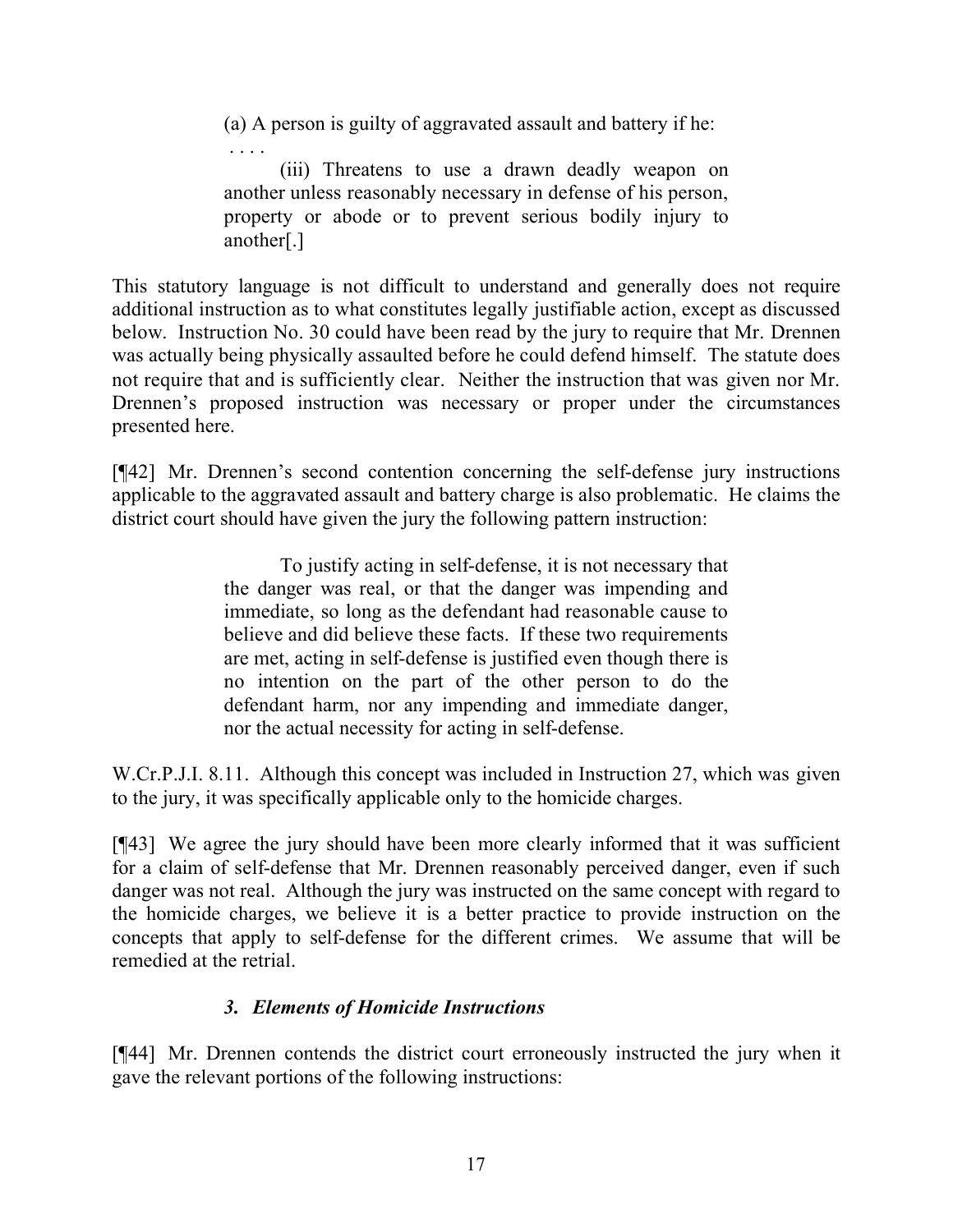#### Instruction No. 19

The elements of the potential lesser include[d] offense of Murder in the Second Degree, as charged in the Information in Count 2 of this case, are:

- 1. On or about May 2, 2010,
- 2. in Fremont County, Wyoming,
- 3. the Defendant, GABRIEL R. DRENNEN,
- 4. purposely and maliciously,
- 5. *but without premeditation*,
- 6. killed a human being (to wit: Leroy Allen Hoster).

#### Instruction No. 22

The elements of the potential lesser included offense of Manslaughter are:

- 1. On or about May 2, 2010,
- 2. in Fremont County, Wyoming
- 3. The Defendant, GABRIEL R. DRENNEN,
- 4. voluntarily,
- 5. upon a sudden heat of passion,
- 6. *without malice*,
- 7. killed a human being (to wit: Leroy Allen Hoster).

(Emphasis added.) Mr. Drennen argues that the phrase "but without premeditation" found in element number five of Instruction No. 19, and the phrase "without malice" found in element number six of Instruction No. 22, are not really elements of seconddegree murder and voluntary manslaughter and impermissibly shifted the burden of proof to him.

[¶45] We agree that "without premeditation" is not an element of second-degree murder and "without malice" is not an element of voluntary manslaughter. Although those words are contained in the respective statutes, that does not make them elements of the crimes. With respect to the charge of voluntary manslaughter, this Court has previously recognized that the "descriptive phrase in the statute is simply a way of saying that the element of malice required for murder in the second degree and also murder in the first degree is not required. Consequently it is not a true element of the offense of voluntary manslaughter." *Jahnke v. State*, 692 P.2d 911, 919 (Wyo. 1984), overruled on other grounds by *Vaughn v. State,* 962 P.2d 149, 151 (Wyo. 1998); *see also State v. Keffer*, 860 P.2d 1118, 1137-38 (Wyo. 1993) ("While the absence of malice is fundamental to